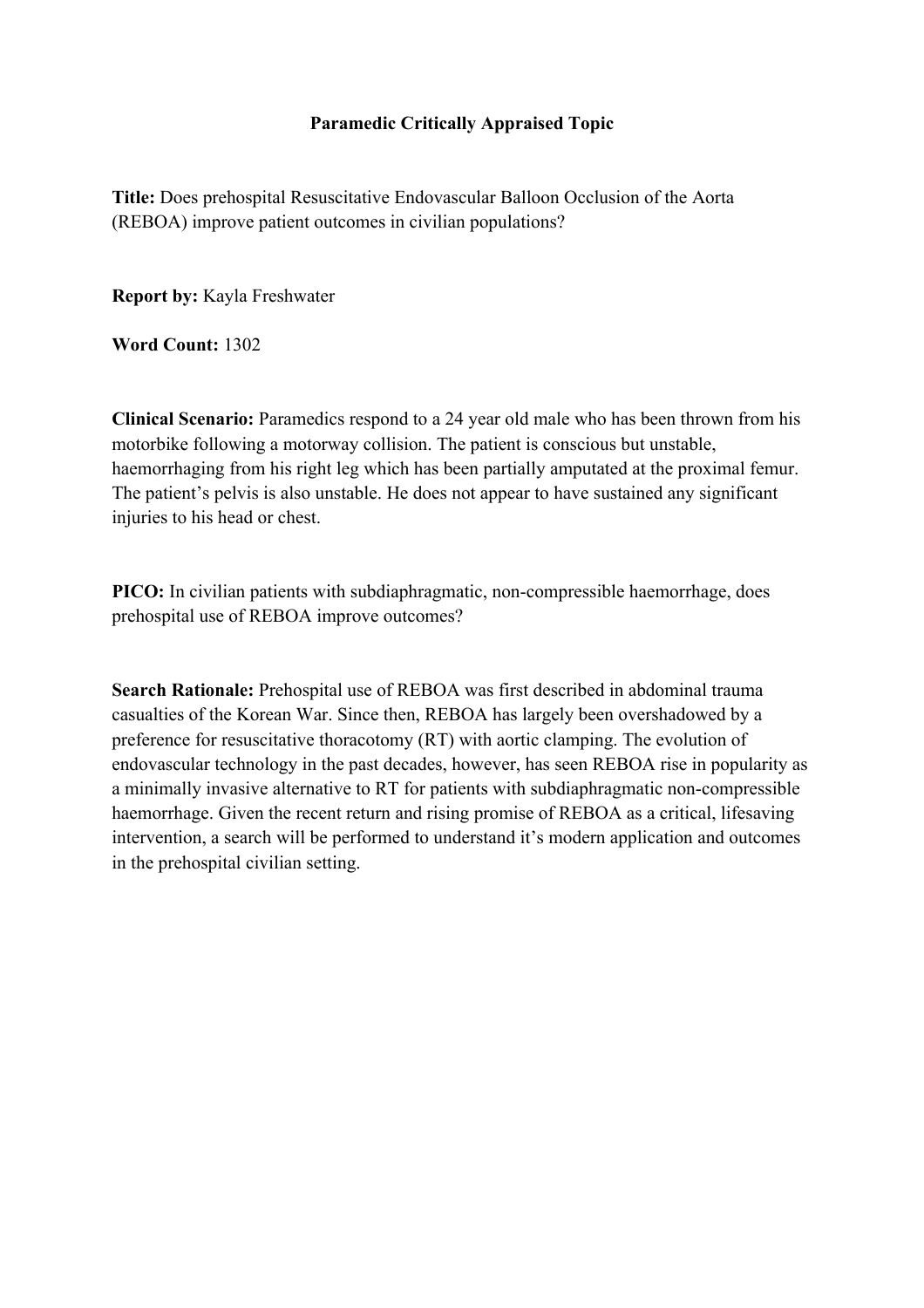## **Search Strategy:**



| <b>Authors</b><br>and Year | <b>Study Design</b>                                 | Population          | <b>Study Aims</b>                                                                                                                                                                                             | Results                                                                                                                                                   | <b>Strengths and Limitations</b>                                                                                                                                                                                                                                                                  |
|----------------------------|-----------------------------------------------------|---------------------|---------------------------------------------------------------------------------------------------------------------------------------------------------------------------------------------------------------|-----------------------------------------------------------------------------------------------------------------------------------------------------------|---------------------------------------------------------------------------------------------------------------------------------------------------------------------------------------------------------------------------------------------------------------------------------------------------|
| White et<br>al., $(2011)$  | Randomised<br>Controlled<br>Trial (Animal<br>Study) | Swine<br>$(n = 18)$ | To compare<br>the<br>haemodynamic<br>and<br>physiologic<br>benefits of<br><b>REBOA</b><br>compared to<br>Resuscitative<br>Thoracotomy<br>with Aortic<br>Clamp $(RT)$ in<br>class IV<br>haemorrhagic<br>shock. | <b>REBOA</b><br>recipients<br>were less<br>acidotic and<br>required less<br>fluid and<br>norepinephrine<br>1n<br>resuscitation<br>than the<br>RTAC group. | $(+)$ Strong study design<br>$(+)$ Compares outcomes<br>of REBOA to outcomes<br>of currently accepted best<br>practice intervention, as<br>well as control group.<br>(-) Animal study - reduces<br>transferability of evidence<br>to humans<br>$(-)$ 8 year old study;<br>improvements/changes in |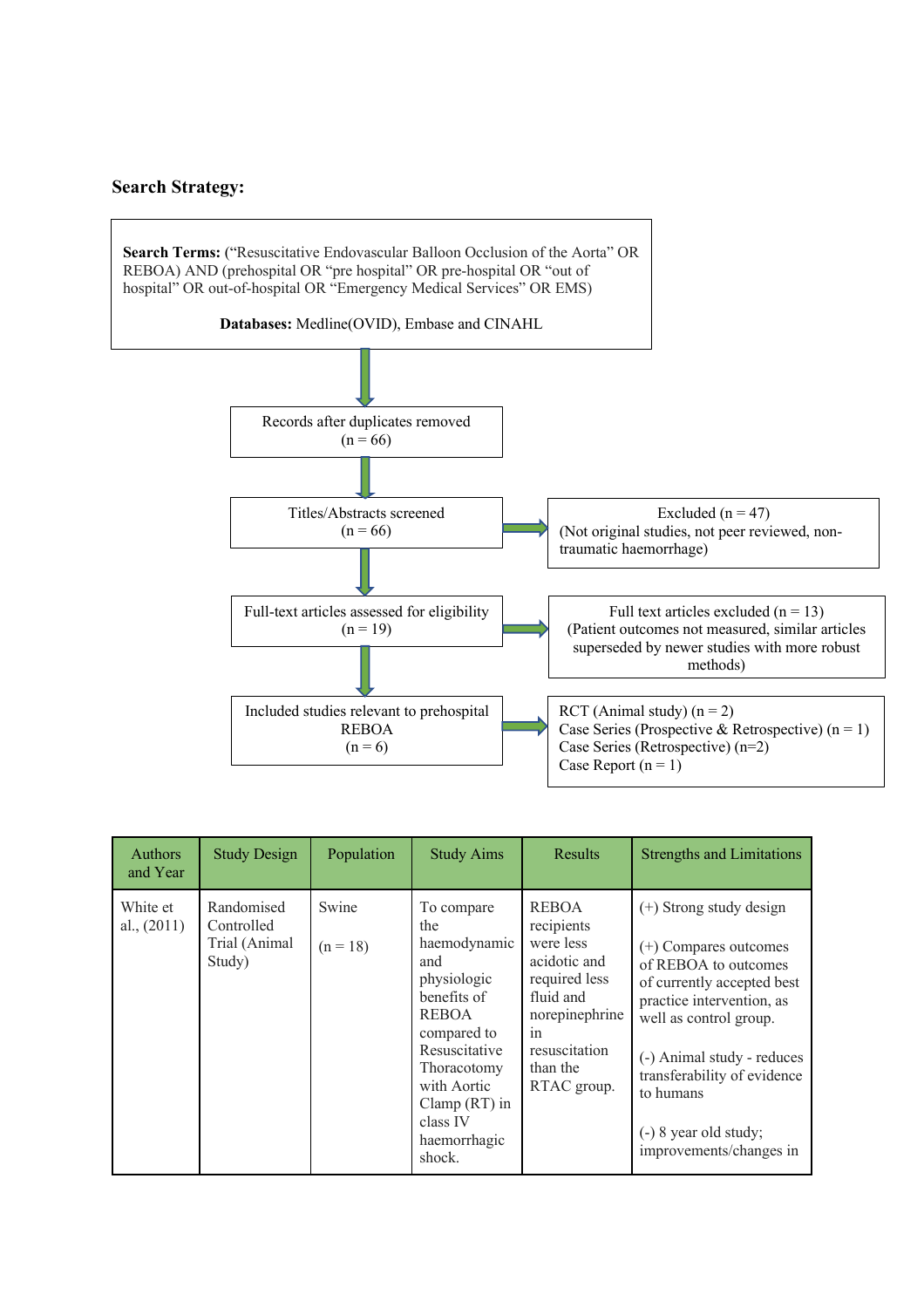|                                |                                                      |                                                                                                                                                                                                      |                                                                                                                                                                                                                                                                      |                                                                                                                                                                                                                                                                                                                    | REBOA intervention<br>have been made since<br>(-) Small sample size                                                                                                                                                                                                                                                                                                                                                                                                                                                                                                                                                                                     |
|--------------------------------|------------------------------------------------------|------------------------------------------------------------------------------------------------------------------------------------------------------------------------------------------------------|----------------------------------------------------------------------------------------------------------------------------------------------------------------------------------------------------------------------------------------------------------------------|--------------------------------------------------------------------------------------------------------------------------------------------------------------------------------------------------------------------------------------------------------------------------------------------------------------------|---------------------------------------------------------------------------------------------------------------------------------------------------------------------------------------------------------------------------------------------------------------------------------------------------------------------------------------------------------------------------------------------------------------------------------------------------------------------------------------------------------------------------------------------------------------------------------------------------------------------------------------------------------|
| Kuckleman<br>et al.,<br>(2018) | Randomised<br>Controlled<br>Trial (Animal<br>Study)  | Swine<br>$(n=28)$                                                                                                                                                                                    | To compare<br>levels of<br>survival and<br>reperfusion<br>injury between<br>intermittent<br>and full<br>occlusion<br>REBOA in<br>class IV<br>haemorrhagic<br>shock.                                                                                                  | Intermittent<br><b>REBOA</b><br>produced<br>longer survival<br>times,<br>decreased<br>acidosis, and<br>lowered<br>resuscitation<br>requirements<br>compared to<br>full REBOA<br>group and to<br>nil<br>intervention<br>group.                                                                                      | (+) Strong study design<br>(-) Animal study - reduces<br>transferability of evidence<br>to humans<br>(-) Artificially sustained,<br>isolated vascular injury-<br>not representative of true<br>spectrum of traumatic<br>non-compressible injury.<br>(-) Limited period of<br>post-injury resuscitation<br>and observation - does not<br>capture potential long-<br>term adverse effects on<br>morbidity and mortality.                                                                                                                                                                                                                                  |
| Brenner et<br>al., (2018).     | Case Series<br>(Prospective<br>and<br>Retrospective) | <b>AAST</b><br><b>AORTA</b><br>registry<br>patients<br>(without<br>penetrating<br>thoracic<br>injury)<br>undergoing<br>aortic<br>occlusion via<br>Aortic Clamp<br>or Zone 1<br>REBOA.<br>$(n = 285)$ | To investigate<br>and compare<br>the use and<br>outcomes of<br>REBOA (Zone<br>1 only) and<br>Resuscitative<br>Thoracotomy<br>with Aortic<br>Clamping<br>(RT)<br>performed in<br>the Emergency<br>Department<br>$(ED)$ for<br>patients with<br>haemorrhagic<br>shock. | Overall<br>survival<br>beyond ED<br>(REBOA<br>63%, RT 44%)<br>Overall<br>survival to<br>discharge<br>(REBOA<br>9.6%, RT<br>$2.5\%$<br>In patients not<br>requiring CPR<br>before<br>intervention:<br>Survival<br>beyond ED<br>(REBOA<br>93%, RT 48%)<br>Survival to<br>discharge<br>(REBOA<br>22.2%, RT<br>$3.4\%$ | $(+)$ Multi-centre study $(8)$<br>Level 1 Trauma centres)<br>(+) Procedure performed<br>in emergency setting<br>outside of operating<br>theatre<br>(+) Utilised prospective<br>data which allowed<br>adjustment for variables<br>to be performed more<br>accurately.<br>(-) Differences between<br>institution's policies may<br>have influenced<br>intervention selection<br>(-) Procedure not<br>performed prehospitally<br>so reduced transferability<br>to this setting<br>(-) Specific to non-<br>penetrating injuries and<br>Zone 1 REBOA only.<br>Other subsets not<br>accounted for.<br>(-) Only mortality<br>measured, morbidity<br>overlooked |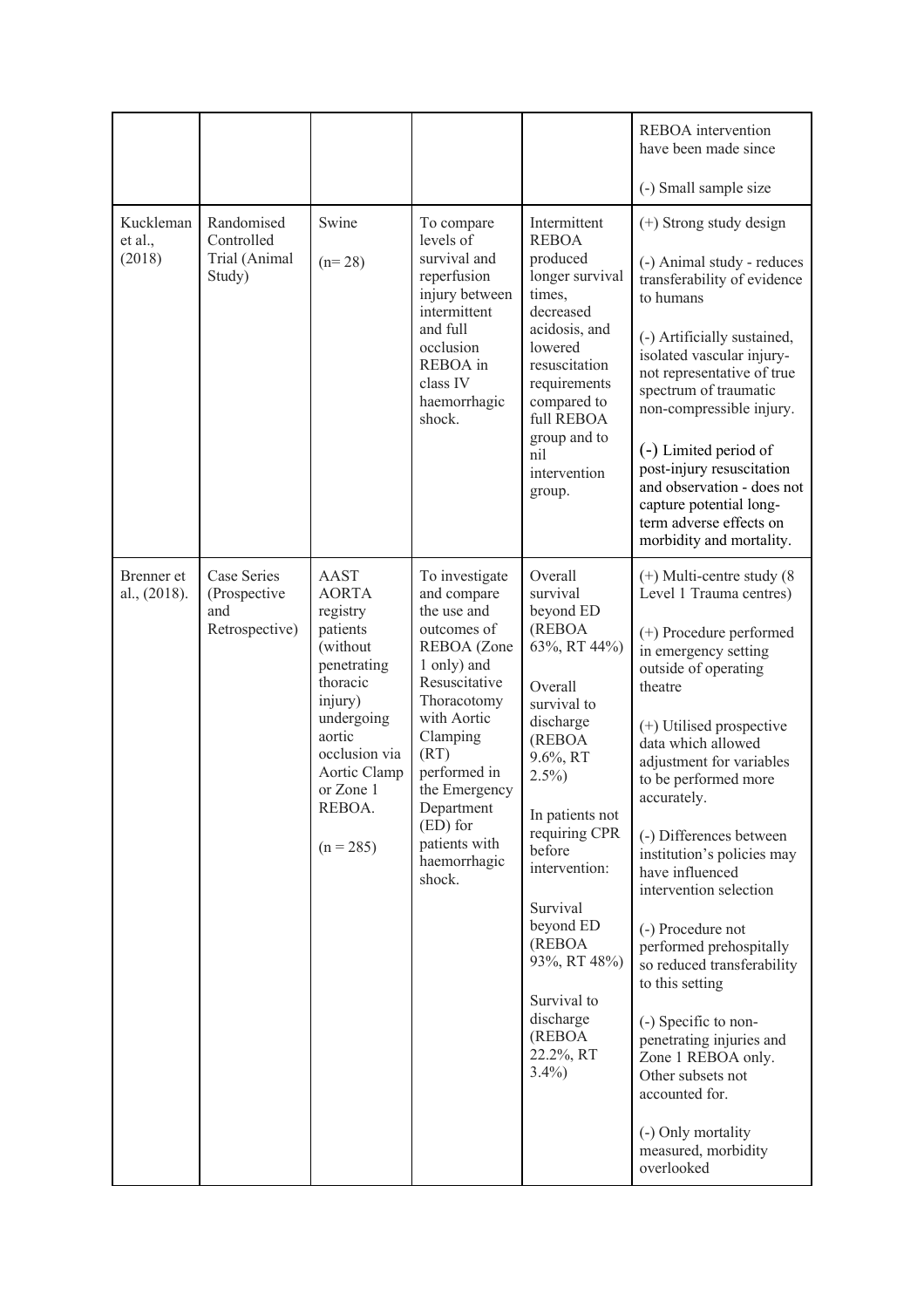| Matsumura<br>et al.,<br>(2018) | Case Series<br>(Retrospective) | DIRECT-<br><b>IABO</b><br>registry<br>patients with<br>traumatic<br>refractory<br>haemorrhagic<br>shock<br>$(n = 109)$ | To investigate<br>the difference<br>in survival<br>outcomes<br>between early<br>and delayed<br><b>REBOA</b><br>recipients in<br>ED. | Early arterial<br>access for<br>REBOA is<br>significantly<br>associated<br>with better<br>survival<br>outcomes. | $(+)$ Multi-centre study (23)<br>hospitals)<br>$(+)$ Long study period $(5)$<br>years)<br>$(+)$ Logistic regression<br>analysis used to adjust for<br>selection bias and other<br>confounders<br>(+) Kaplan-Meier<br>analysis used to<br>strengthen survival data<br>$(+)$ Low risk of Bias<br>(+) Procedure performed<br>in emergency setting<br>outside of operating<br>theatre<br>(-) Procedure not<br>performed prehospitally<br>so reduced<br>transferability to this<br>setting<br>(-) Japanese model has a<br>lot of differences to<br>western trauma models<br>e.g. REBOA placed in<br>Zone 1 regardless of<br>injury site and<br>intervention performed by<br>ED doctors, not surgical<br>doctors<br>(-) Retrospective study<br>design |
|--------------------------------|--------------------------------|------------------------------------------------------------------------------------------------------------------------|-------------------------------------------------------------------------------------------------------------------------------------|-----------------------------------------------------------------------------------------------------------------|-------------------------------------------------------------------------------------------------------------------------------------------------------------------------------------------------------------------------------------------------------------------------------------------------------------------------------------------------------------------------------------------------------------------------------------------------------------------------------------------------------------------------------------------------------------------------------------------------------------------------------------------------------------------------------------------------------------------------------------------------|
| Northern et<br>al., $(2018)$   | Case Series<br>(Retrospective) | Combat<br>casualties<br>with non-<br>compressible<br>torso<br>haemorrhage<br>$(n = 20)$                                | To trace the<br>utility of<br>REBOA in the<br>austere<br>environment                                                                | All patients<br>were stabilised<br>with REBOA<br>and whole<br>blood and<br>survived to<br>transfer.             | $(+)$ largest study of<br>REBOA use on severely<br>injured out-of-hospital<br>casualties<br>(-) Military study -<br>reduces transferability of<br>evidence to civilian<br>setting<br>(-) Long-term patient<br>outcomes not measured                                                                                                                                                                                                                                                                                                                                                                                                                                                                                                             |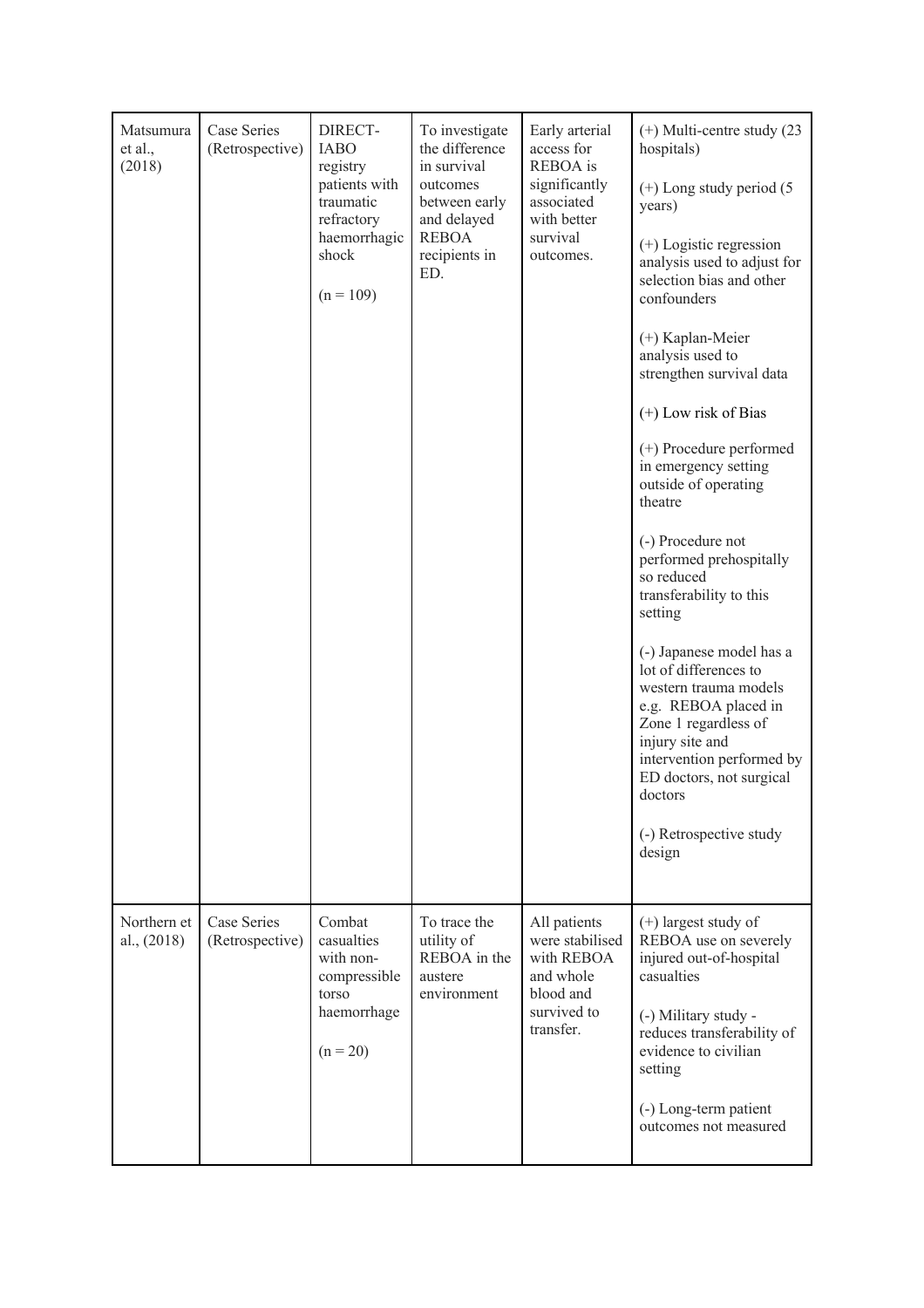|                           |             |                                                                                     |                                                                                                                                                                 |                                                                                                            | (-) Retrospective study<br>design                                                                                                                    |
|---------------------------|-------------|-------------------------------------------------------------------------------------|-----------------------------------------------------------------------------------------------------------------------------------------------------------------|------------------------------------------------------------------------------------------------------------|------------------------------------------------------------------------------------------------------------------------------------------------------|
| Sadek et<br>al., $(2016)$ | Case Report | First civilian<br>patient to<br>undergo<br><b>REBOA</b><br>prehospitally<br>$(n=1)$ | To describe<br>the first case<br>of REBOA in<br>the prehospital<br>civilian<br>population<br>(One of only<br>two published<br>case reports in<br>this setting). | Patient was<br>discharged at<br>52 days<br>neurologically<br>intact and<br>made a<br>complete<br>recovery. | (+) Highly relevant:<br>REBOA performed in<br>prehospital<br>civilian trauma setting<br>(-) Descriptive design<br>(-) Single Case, single<br>patient |

*Abbreviations*: AAST AORTA; American Association for the Surgery of Trauma's Aortic Occlusions in Resuscitation for Trauma and Acute Care Surgery, EMS; Emergency Medical Services, RT; Resuscitative Thoracotomy, ED; Emergency Department, AC (Aortic Clamp), DIRECT-IABO; Diagnostic Interventional Radiology in Emergency, Critical care and Trauma- Intra-Aortic Balloon Occlusion.

**Comments:** In patients with non-compressible torso injury, the use of REBOA appears to be associated with improved patient outcomes when compared to the current prehospital practices of haemorrhage control. Related studies have demonstrated increased survival rates and less physiological disturbance, even when compared to advanced surgical interventions such as resuscitative thoracotomy with aortic clamping. The articles critiqued above represent the various settings in which REBOA research has taken place. The majority of data is made available from animal trials, trauma centre registries, and combat casualties. These can be used to help predict the utility prehospital REBOA, however substantially more research specific to the prehospital civilian setting needs to be undertaken to form an evidence base. To date, there are only two published case reports of REBOA performed in the field by paramedic/physician response teams, one in London and one in Paris. Both were successful in stabilising the patient for transport to definitive care. These studies and reports show early promise for the continued development of REBOA in prehospital practise.

**Consider:** Emergency Medicine bodies have not reached consensus on appropriate indications for REBOA, zone placement, and occlusion pressures and timeframes, either in or out of hospital. Future research must incorporate these important variables to determine their influence on patient outcomes.

**Clinical Bottom Line:** The current body of literature regarding prehospital civilian use of REBOA is weak, requiring reliance on literature from animal trials, trauma centres and combat settings to predict successes. In the absence of quality research, EMS agencies looking to incorporate REBOA into their practise, should do so with caution, and must ensure they are resourced with appropriately trained physicians.